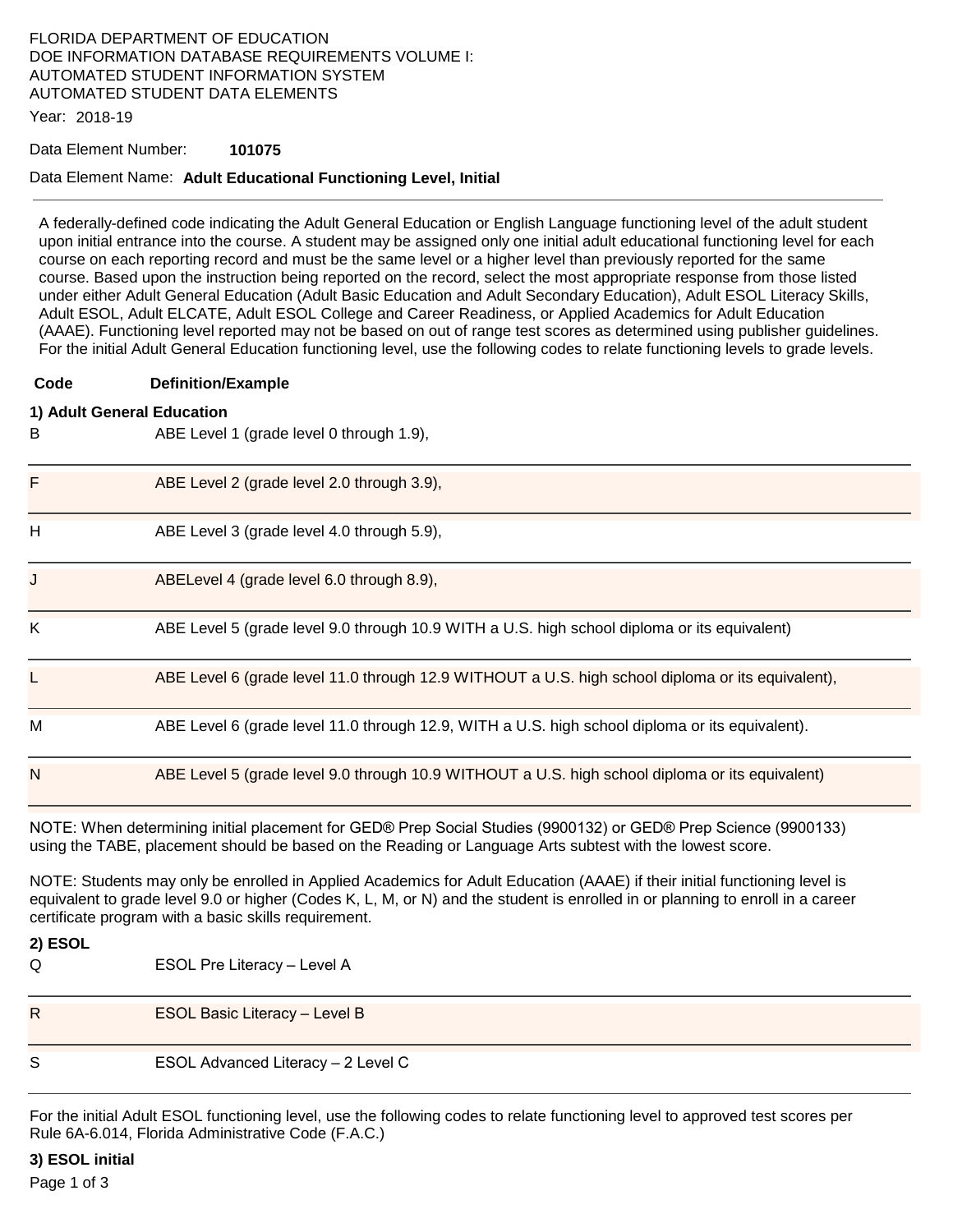Data Element Number: **101075** 

### Data Element Name: **Adult Educational Functioning Level, Initial**

| 1                         | ESL Level 1        |
|---------------------------|--------------------|
| $\overline{2}$            | <b>ESL Level 2</b> |
| $\ensuremath{\mathsf{3}}$ | ESL Level 3        |
| $\overline{\mathbf{4}}$   | ESL Level 4        |
| 5                         | ESL Level 5        |
| $6\phantom{1}$            | ESL Level 6        |

For the initial Adult ELCATE functioning level, use the following codes to relate functioning level to approved test scores per r. 6A-6.014, F.A.C.

### **4) ELCATE**

| D | ESL Level 5        |
|---|--------------------|
| E | <b>ESL Level 6</b> |

This program is for students who wish to enter a university or community college, to take post-secondary level credit courses, or who wish to study academic English for personal enrichment. It is open to students who have completed the core ESOL curriculum or the ELCATE course, or to new students who demonstrate strong English language ability.

### **5) Open**

| -<br>$\angle$ | Not Applicable |
|---------------|----------------|

NOTE: Students may only be enrolled in Applied Academics for Adult Education (AAAE) if their initial functioning level is equivalent to grade level 9.0 or higher (Codes K, L, M, or N) and the student is enrolled in or planning to enroll in a career certificate program with a basic skills requirement.

| Length:                 |              |
|-------------------------|--------------|
| Data Type:              | Alphanumeric |
| Year Implemented:       | 9495         |
| <b>State Standard:</b>  | N٥           |
| Use Types:              |              |
| State Reporting:        | Yes          |
| Local Accountability:   | Yes          |
| <b>FASTER:</b>          | N٥           |
| Migrant Tracking:       | N٥           |
| <b>Required Grades:</b> | Adult        |

7 Adult ESOL College and Career Readiness